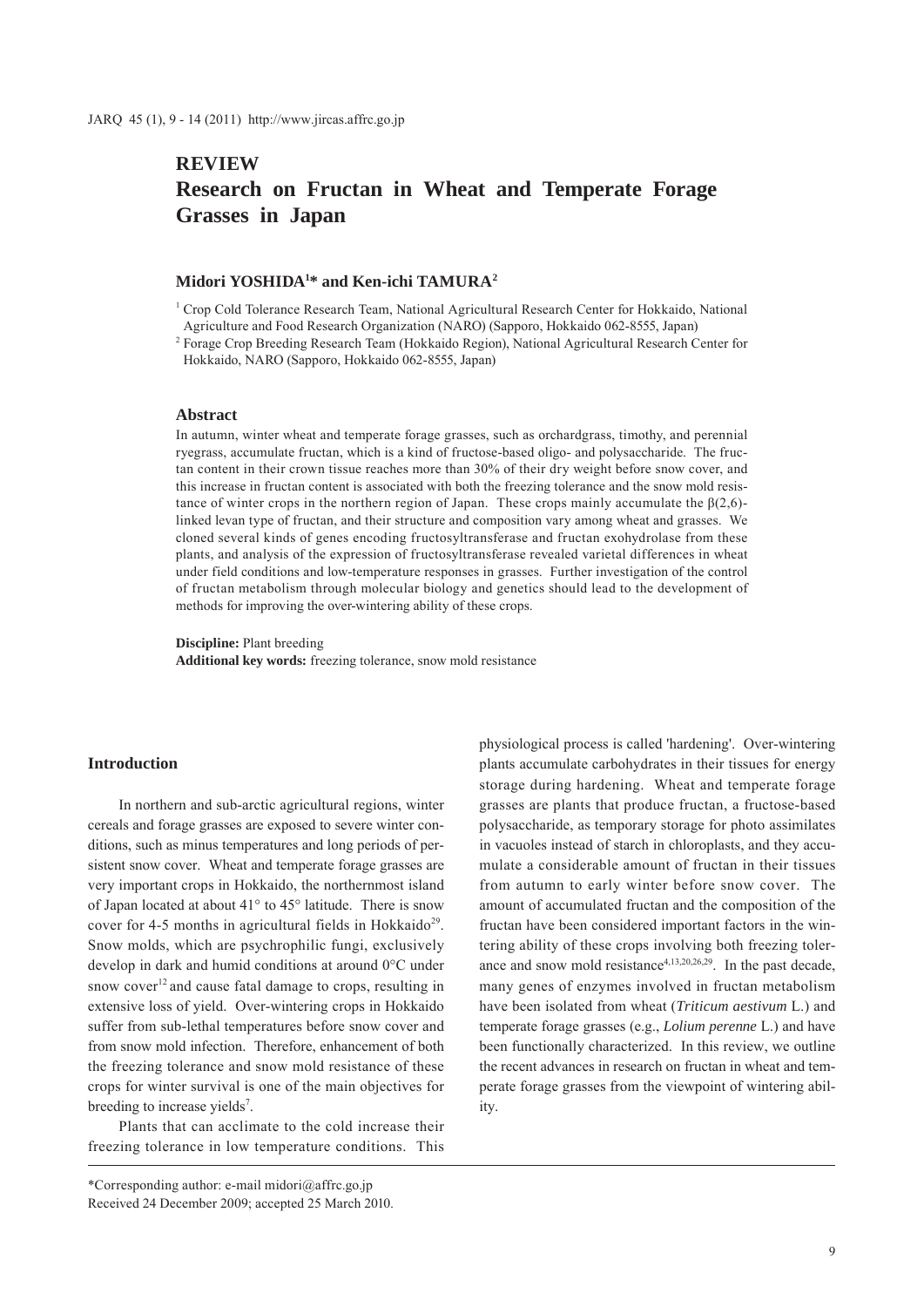## **Wheat (***Triticum aestivum* **L.)**

# **1. Relationships of fructan accumulation with freezing tolerance and snow mold resistance among wheat cultivars**

Both the freezing tolerance and snow mold resistance of field winter wheat increase during hardening and decrease under snow  $cover^{14,29}$ . The content of non-structural watersoluble carbohydrate in wheat crown tissue has been shown to be associated with winter survival<sup>1</sup>. Yukawa and Watanabe31 reported the relationships between fructan content and the wintering abilities of winter wheat cultivars in the northern temperate zone with deep snow in winter. Yoshida et al.29 revealed that the freezing tolerance of wheat cultivars excluding snow mold-resistant cultivars were correlated both with the total content of monosaccharides and disaccharides and with fructan content in crown tissue before snow cover. And it was also shown that snow mold-resistant cultivars continued to accumulate more fructan until snow cover, while freezing-tolerant cultivars ceased accumulating fructan to increase mono- and disaccharides during second hardening<sup>28</sup> with exposure to sub-zero temperatures (Table  $1)^{29}$ . Consumption of fructan by highly snow moldresistant cultivars under snow was shown to be less than that by other cultivars (Table 1)<sup>29</sup>. This variation in the wintering ability of wheat might be caused by the difference in the balance of fructan synthesis and degradation in response to low temperatures<sup>32</sup>.

# **2. Molecular characteristics of genes coding enzymes for fructan metabolism in wheat**

Wheat accumulates a mixed type of fructan with  $β(2,1)$ - and  $β(2,6)$ -linked fructosyl units called graminan<sup>11,30</sup>. Graminans are produced from sucrose by sucrose:sucrose 1 fructosyltransferase (1-SST, EC 2.4.1.99), sucrose:fructan 6-fructosyltransferase (6-SFT), and fructan:fructan 1-fructo-

syltransferase (1-FFT, EC 2.4.1.100) (Fig. 1), and they are degraded by fructan exohydrolases (1-FEH, EC 3.2.1.153; 6-FEH, EC 3.2.1.154;  $6&1$ -FEH)<sup>11,30</sup>. The degree of polymerization (DP) of wheat fructan is around 3 to 20. Kawakami and Yoshida $8,9$  cloned 4 cDNAs that cover all kinds of fructan synthetic enzymes in wheat. Several clones of wheat fructan exohydrolases, 1-FEH<sup>22,25</sup>, 6-FEH (6-KEH)<sup>23,24</sup>, and  $6&1\text{-}FEH^{10}$ , have been isolated and functionally analyzed. Plant fructosyltransferases and fructan exohydrolases show high homology to vacuolar and cell-wall invertases, respectively (Fig. 2). Kawakami and Yoshida<sup>8</sup> demonstrated that expression levels of *wft1* (6-SFT) and *wft2* (1-SST) in leaf and crown tissue were correlated with fructan accumulation levels both in seasonal changes and varietal differences during hardening. On the other hand, it is known that there are multiple genes for fructan exohydrolases in a plant. The FEH genes encoding enzymes that can degrade the main composition of graminan in wheat have not been reported yet.

# **Forage grasses**

# **1. Relationships between fructan accumulation and winter hardiness in temperate forage grasses**

As in wheat, the amounts and DPs of fructan in temperate forage grasses increase during autumn<sup>15</sup>. The concentration of fructan in timothy (*Phleum pratense* L.) reaches more than 30% of dry weight in early December in Hokkaido (data not shown). Yamamoto et al.<sup>26</sup> reported decreases in phlein  $\lceil \beta(2,6) - \text{linked } \text{fructan} \rceil$  in timothy and orchardgrass (*Dactylis glomerata* L.) under snow during the frigid winter in Hokkaido. In early spring, fructan in forage grasses is degraded further and is used as an energy reserve for regrowth<sup>19,26</sup>. Degradation of fructan also occurs following defoliation such as cutting<sup>27</sup>. Studies on the ecotypes of orchardgrass showed a significant correlation between fruc-

|  |  |  |  |  |  | Table 1. Relationships of fructan contents with wintering abilities among wheat cultivars |
|--|--|--|--|--|--|-------------------------------------------------------------------------------------------|
|--|--|--|--|--|--|-------------------------------------------------------------------------------------------|

| Wheat variety                                        | Before snow cover                      |                                          |                                           | The end of snow cover                    |                                           |
|------------------------------------------------------|----------------------------------------|------------------------------------------|-------------------------------------------|------------------------------------------|-------------------------------------------|
|                                                      | Freezing tolerance<br>(LT50, minus °C) | Snow mold resistance                     | Fructan content<br>in crown<br>(mg/g.fw.) | Consumption of fructan<br>under snow     | Fructan content<br>in crown<br>(mg/g.fw.) |
| Hardy winter cultivars<br>Snow mold-resistant culti- | $24 - 25$<br>$16 - 20$                 | moderately resistant<br>highly resistant | $70 - 100$<br>$90 - 130$                  | very high & moderate<br>very low to high | $15 - 20$<br>$55 - 80$                    |
| vars<br>Japanese snow mold-resis-<br>tant cultivars  | $20 - 23$                              | resistant                                | $90 - 110$                                | moderate                                 | $35 - 60$                                 |
| Hokkaido leading winter<br>cultivar $(1990's)$       | about 20                               | moderately resistant                     | about 65                                  | moderate                                 | about 10                                  |
| Japanese northern winter<br>cultivars                | $17 - 19$                              | susceptible                              | $50 - 70$                                 | low & moderate                           | $5 - 20$                                  |
| Spring wheat cultivars                               | < 13                                   | susceptible                              | $30 - 40$                                 | very low                                 | $0 - 3$                                   |

The values shown are approximate and refer to Yoshida et al.<sup>29</sup>.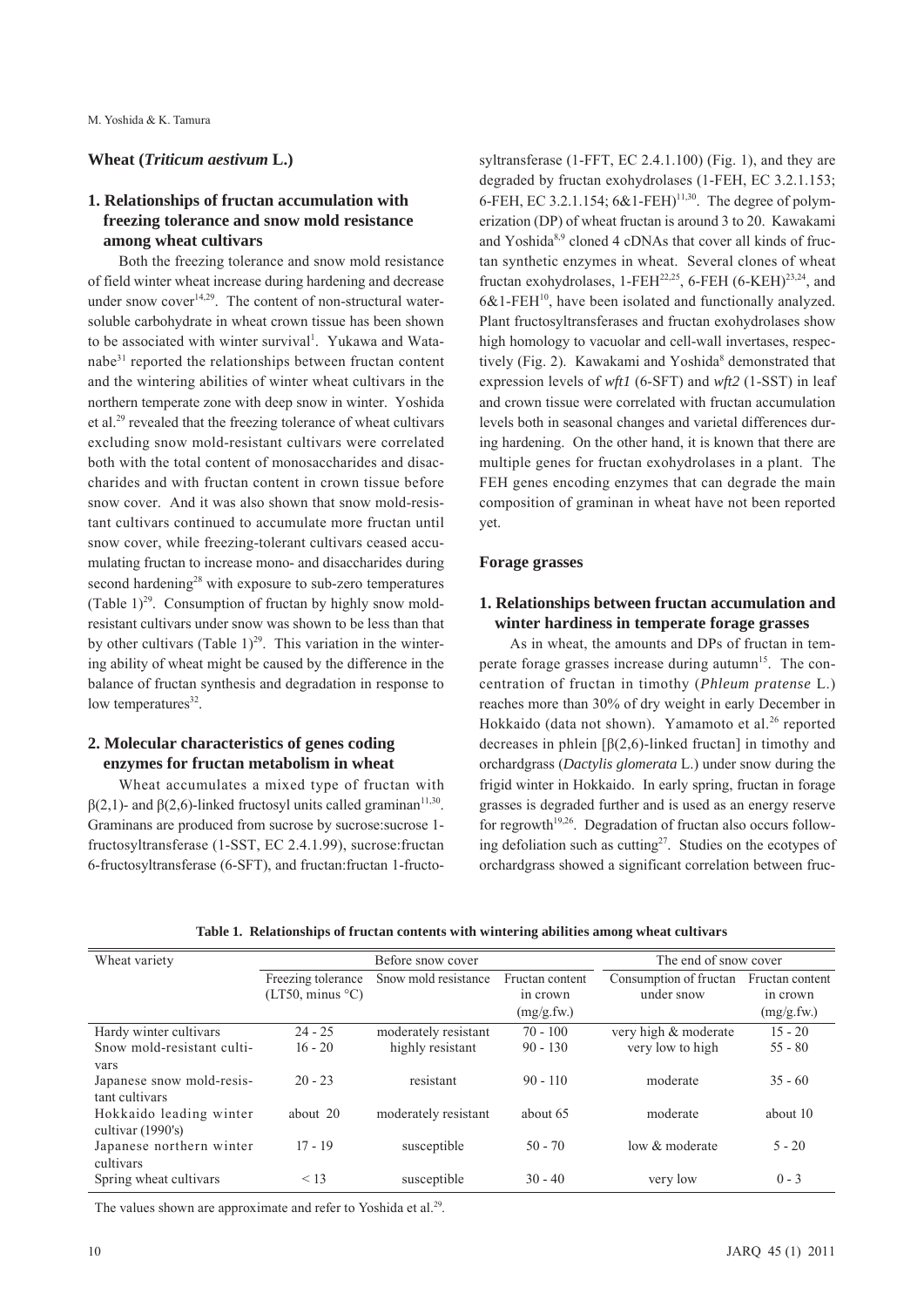#### Research on Fructan in Wheat and Temperate Forage Grasses



### **Fig. 1. Structures of fructans in wheat and temperate forage grasses and enzymes of fructan synthesis.**

1-SST, sucrose:sucrose 1-fructosyltransferase; 6-SFT, sucrose:fructan 6-fructosyltransferase; 1-FFT, fructan:fructan 1 fructosyltransferase; 6G-FFT, fructan:fructan 6G-fructosyltransferase. Arrows indicate the direction of transferring reaction of each enzyme.



### **Fig. 2. Phylogenetic tree of amino acid sequences of plant fructosyltransferases and fructan exohydrolases.**

Abbreviations for enzyme names not described in the text are: cwINV, cell wall invertase; vINV, vacuolar invertase. Abbreviations for binomial scientific names are: Ac, *Allium cepa*; Agc, *Agropyron cristatum*; Agt, *Agave tequilana*; Ao, *Asparagus officinalis*; As, *Allium sativum*; At, *Arabidopsis thaliana*; Bv, *Beta vulgaris*; Ci, *Cichorium intybus*; Cr, *Campanula rapunculoides*; Er, *Echinops ritro*; Fa, *Festuca arundinacea*; Ht, *Helianthus tuberosus*; Hv, *Hordeum vulgare*; Lp, *Lolium perenne*; Ls, *Lactuca sativa*; Lt, *Lolium temulentum*; Os, *Oryza sativa*; Pp, *Phleum pratense*; Ps, *Poa secunda*; Ta, *Triticum aestivum*; To, *Taraxacum officinale*; Vd, *Viguiera discolor*; Zm, *Zea mays*.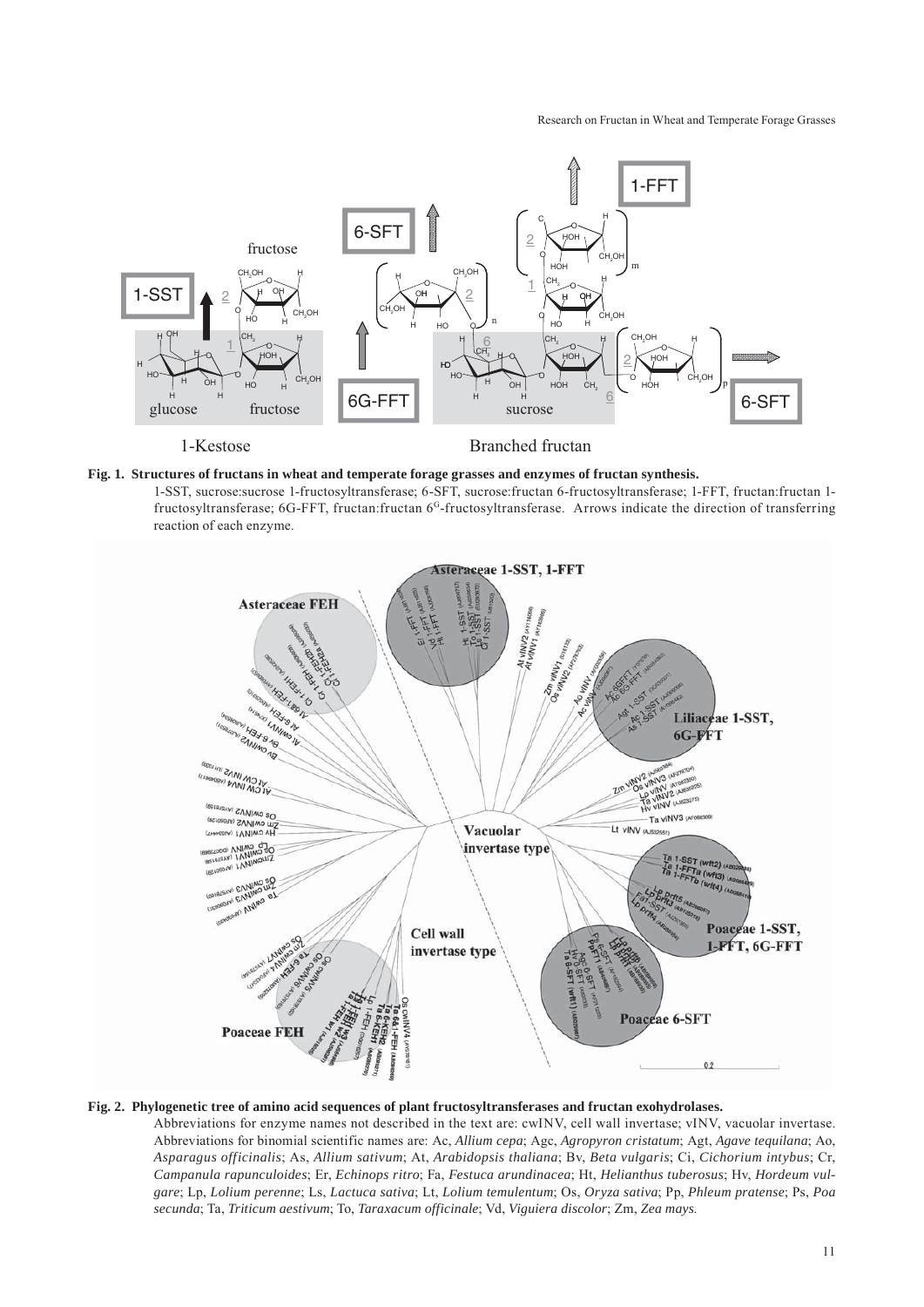tan concentration in autumn and winter hardiness<sup>18</sup>. Transgenic perennial ryegrass plants expressing wheat 1-SST and 6-SFT exhibit an increased level of fructan accumulation as well as an increased level of freezing tolerance<sup>5</sup>. These findings provide evidence of an association between fructan accumulation and winter hardiness, including freezing tolerance.

# **2. Structure and degree of polymerization of fructans in temperate forage grasses**

There is variation in the structure of fructan among species of temperate forage grass. Timothy and orchardgrass are known to accumulate a series of simple levans $2,3$ . On the other hand, the fructan profile of perennial ryegrass includes levan neoseries and inulin neoseries, which contain some internal glucose molecules in the  $\beta(2,6)$ - or  $\beta(2,1)$ fructose linkages, in addition to inulins<sup>17</sup>. Precursors of fructan neoseries are produced by fructan: fructan 6<sup>G</sup>-fructosyltransferase (6G-FFT, EC 2.4.1.243) catalyzing the transfer of a fructose unit to C6 of a glucose unit of another fructan or sucrose (Fig. 1). DPs of fructans accumulated in temperate forage grasses also vary greatly among species<sup>16,20</sup>. The HPLC profile of carbohydrates in crown tissue in late autumn indicates that timothy accumulates fructans with DPs higher than those of other species, while fructans in perennial ryegrass and meadow fescue (*Festuca pratensis* Huds.) contains low DP fructans, which are shown as single peaks in the chromatographs of Fig. 3. Fructan in timothy has been reported to have a DP of up to 90 in leaf tissue<sup>2</sup>.

# **3. Molecular characteristics of genes coding enzymes for fructan metabolism in perennial ryegrass and timothy**

Based on the fructan profile, it has been proposed that at least four enzymes are involved in fructan biosynthesis in perennial ryegrass: 1-SST, 1-FFT, 6G-FFT, and 6-SFT (or 6-FFT)<sup>17</sup>. Hisano et al.<sup>6</sup> identified cDNAs of 1-SST (*prft4*), 6G-FFT (*prft3* and *prft5*), and 6-SFT homologues (*prft1*, *prft2* and *prft6*) from perennial ryegrass (Fig. 2). Two distinct patterns of mRNA expression of *prft* genes were observed during cold treatment: levels of mRNA expression of *prft1* and *prft2*, 6-SFT candidates, in leaf and crown tissue increased gradually in parallel with the accumulation of fructans over a period of 30 days, while *prft3* (6G-FFT) and *prft4* (1-SST) transcripts increased abruptly within 24 hours of cold treatment, followed by a decrease after several days of cold treatment, and then increased again during further cold treatment over at least 30 days. These expression patterns are consistent with the roles of (putatively) encoding enzymes in fructan synthesis. Tamura et al.<sup>21</sup> identified a *PpFT1* cDNA encoding an enzyme with 6-SFT activity from timothy. Phylogenetic trees of plant 6-SFTs discriminated *PpFT1* and putative 6-SFT in *Poa secunda*, which accumulates high DP levans, from the *Lolium* and Triticeae 6-SFT groups (Fig. 2). PpFT1 has a high affinity for 6-kestose to produce levans and a low affinity for 1-kestose, different from wheat 6-SFT, Wft1. Moreover, PpFT1 has a higher affinity for fructans with high DPs as acceptors than



### **Fig. 3. HPLC profiles of carbohydrates in forage grasses.**

Sugar extracts were prepared from crown tissues sampled in November in the field of NARCH, Sapporo, Japan. HPLC analysis was performed using Shodex KS-802 and KS-803 columns. Abbreviations for sugar peaks are: G, glucose; F, fructose; S, sucrose. *Asterisk* indicates unknown peaks deviated from other than carbohydrates.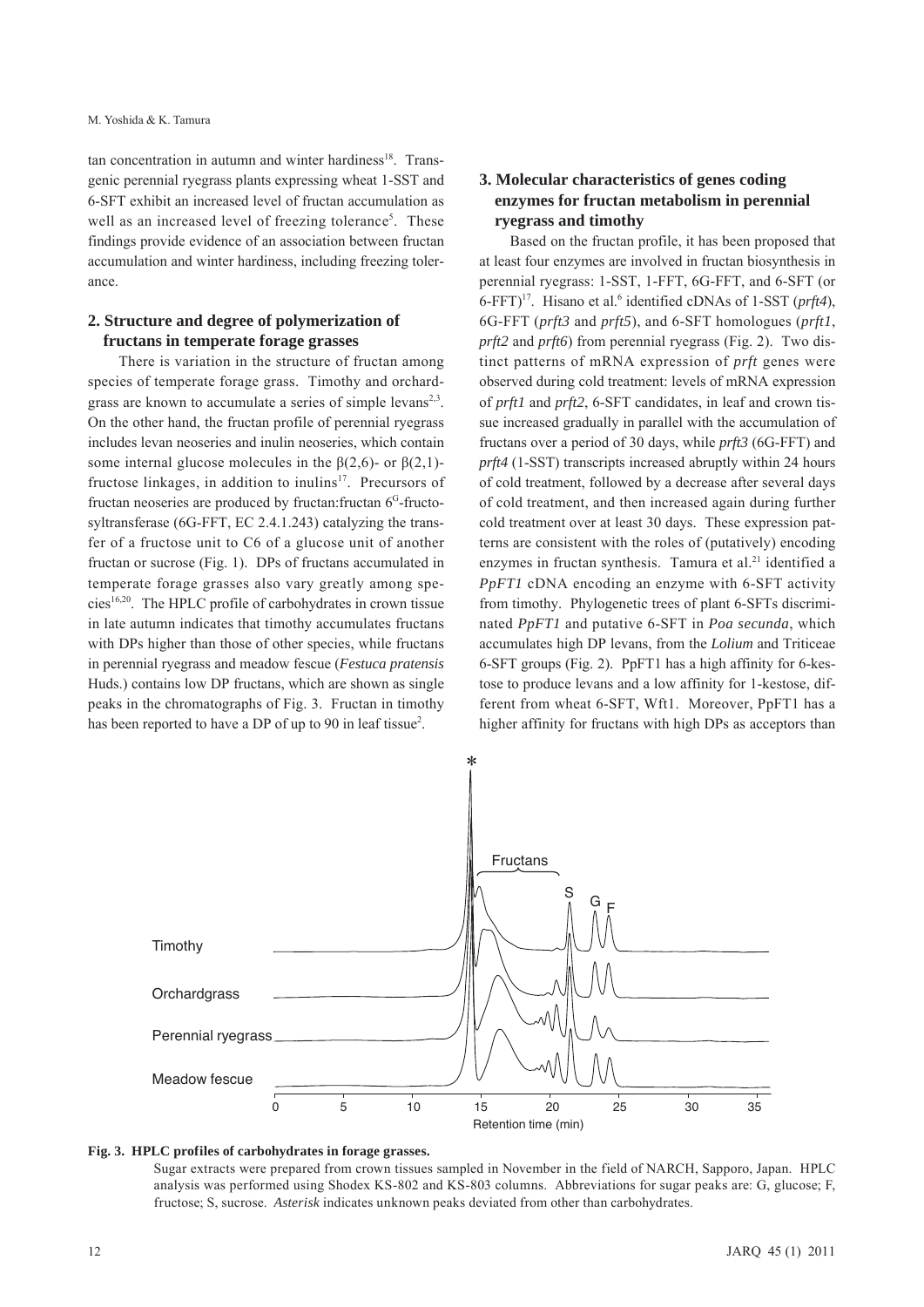Research on Fructan in Wheat and Temperate Forage Grasses

Wft1 and consequently produces levans with higher DPs. Increase in *PpFT1* transcripts in cold conditions suggests the involvement of *PpFT1* in the accumulation of fructans during cold hardening in timothy.

### **Conclusion**

There is no doubt about the importance of fructan accumulation and consumption for the over-wintering ability of wheat and temperate forage grasses. However, at present, identification of genes for key enzymes and regulators in fructan metabolism has been limited to several species. To improve the freezing tolerance and snow mold resistance of these wintering crops, it is necessary to investigate the gene-expression system in fructan metabolism. Reverse genetic studies, such as transgenic analysis, will reconfirm the physiological roles of fructan in freezing tolerance and snow mold resistance. Moreover, these genes are expected to be candidate genes for quantitative trait loci related to fructan metabolism, which might contribute to the development of beneficial tools for breeding programs.

### **References**

- 1. Amano, Y. & Osanai, S. (1983) Winter wheat breeding for resistance to snow mold and cold hardiness. III. Varietal differences of ecological characteristics on cold acclimation and relationship of them to resistance. *Bull. Hokkaido Prefect. Agric. Exp. Stn.*, **50**, 83–95 [In Japanese with English summary].
- 2. Cairns, A.J. et al. (1999) Characterization of the enzymatic polymerization of 2,6-linked fructan by leaf extracts from timothy grass (*Phleum pratense*). *New Phytol.*, **142**, 79–91.
- 3. Chatterton, N. et al. (1993) Structures of fructan oligomers in orchardgrass (*Dactylis glomerata* L.). *J. Plant Physiol.*, **142**, 552–556.
- 4. Gaudet, D.A., Laroche, A. & Yoshida, M. (1999) Low temperature-wheat-fungal interactions: A carbohydrate connection. *Physiol*. *Plant*., **106**, 437–444.
- 5. Hisano, H. et al. (2004) Transgenic perennial ryegrass plants expressing wheat fructosyltransferase genes accumulate increased amounts of fructan and acquire increased tolerance on a cellular level to freezing. *Plant Sci.*, **167**, 861–868.
- 6. Hisano, H. et al. (2008) Coordinated expression of functionally diverse fructosyltransferase genes is associated with fructan accumulation in response to low temperature in perennial ryegrass. *New Phytol*., **178**, 766–780.
- 7. Iriki, N. et al. (2001) Screening relatives of wheat for snow mold resistance and freezing tolerance. *Euphytica*, **122**, 335–341.
- 8. Kawakami, A. & Yoshida, M. (2002) Molecular characterization of sucrose:sucrose 1-fructosyltransferase and sucrose: fructan 6-fructosyltransferase associated with fructan accumulation in winter wheat during cold hardening. *Biosci. Biotech. Biochem*., **66**, 2297–2305.
- 9. Kawakami, A. & Yoshida, M. (2005) Fructan:fructan 1-fructosyltransferase, a key enzyme for biosynthesis of graminan oligomers in hardened wheat. *Planta*, **223**, 90–104.
- 10. Kawakami, A., Yoshida, M. & Van den Ende, W. (2005) Molecular cloning and functional analysis of a novel 6&1- FEH from wheat (*Triticum aestivum* L.) preferentially degrading small graminans like bifurcose. *Gene*, **358**, 93– 101.
- 11. Livingston III, D.P., Hincha, D.K. & Heyer, A.G. (2009) Fructan and its relationship to abiotic stress tolerance in plants. *Cell. Mol. Life Sci*., **66**, 2007–2023.
- 12. Matsumoto, N. (2009) Snow molds: A group of fungi that prevail under snow. *Microbes Environ*., **24**, 14–20.
- 13. Moriyama, M., Abe, J. & Yoshida, M. (2003) Etiolated growth in relation to energy reserves and winter survival in three temperate grasses. *Euphytica*, **129**, 351–360.
- 14. Nakajima, T. & Abe, J. (1994) Development of resistance to *Microdocium nivale* in winter wheat during autumn and decline of the resistance under snow. *Can. J. Bot.*, **72**, 1211– 1215.
- 15. Ojima, K. & Isawa, T. (1970) Physiological studies on carbohydrates of forage plants. 3. Quantitative and qualitative variation of fructosan in leaf sheath of orchardgrass during autumn. *J. Japan. Grassl. Sci.*, **16**, 112–118 [In Japanese with English summary].
- 16. Ojima, K. & Odashima, M. (1970) Physiological studies on carbohydrates of forage plants. 4. Fructosan of leaf sheathes of several perennial grasses. *J. Japan. Grassl. Sci.*, **16**, 119– 123 [In Japanese with English summary].
- 17. Pavis, N. et al. (2001) Structure of fructans in roots and leaf tissues of *Lolium perenne*. *New Phytol.*, **150**, 83–95.
- 18. Sanada, Y., Takai, Y. & Yamada, T. (2007) Inheritance of the concentration of water-soluble carbohydrates and its relationship with the concentrations of fibre and crude protein in herbage of cocksfoot (*Dactylis glomerata* L.). *Grass Forage Sci.*, **62**, 322–331.
- 19. Sugawara, K. & Isawa, T. (1974) Physiological studies on available carbohydrates in grasses. 2. Available carbohydrate of orchard grass during winter and early spring. *J. Japan. Grassl. Sci.*, **20**, 199–204 [In Japanese with English summary].
- 20. Suzuki, M. (1989) Fructan in forage grasses with varying degree of coldhardiness*. J. Plant Physiol.*, **134**, 224–231.
- 21. Tamura, K. et al. (2009) Cloning and functional analysis of a fructosyltransferase cDNA for synthesis of highly polymerized levans in timothy (*Phleum pratense* L.). *J. Exp. Bot.,* **60**, 893–905.
- 22. Van den Ende, W. et al. (2003) Fructan 1-exohydrolase: β- (2,1)-trimmers during graminan biosynthesis in stems of wheat? Purification, characterization, mass mapping and cloning of two fructan 1-exohydrolase isoforms. *Plant Physiol.*, **131**, 621–631.
- 23. Van den Ende, W. et al. (2005) Cloning, characterization and functional analysis of novel 6-kestose exohydrolases (6- KEHs) from wheat (*Triticum aestivum* L.). *New Phytol.*, **166**, 917–932.
- 24. Van Riet, L. et al. (2006) Purification, cloning and functional characterization of a fructan 6-exohydrolase from wheat (*Triticum aestivum* L.). *J. Exp. Bot.*, **57**, 213–223.
- 25. Van Riet, L. et al. (2008) Purification, cloning and functional differences of a third fructan 1-exohydrolase (1-FEHw3) from wheat (*Triticum aestivum*). *Physiol. Plant.*, **133**, 242– 253.
- 26. Yamamoto, S., Amano, S. & Mino, Y. (1999) Carbohydrate metabolism in the stem bases of timothy and orchardgrass in